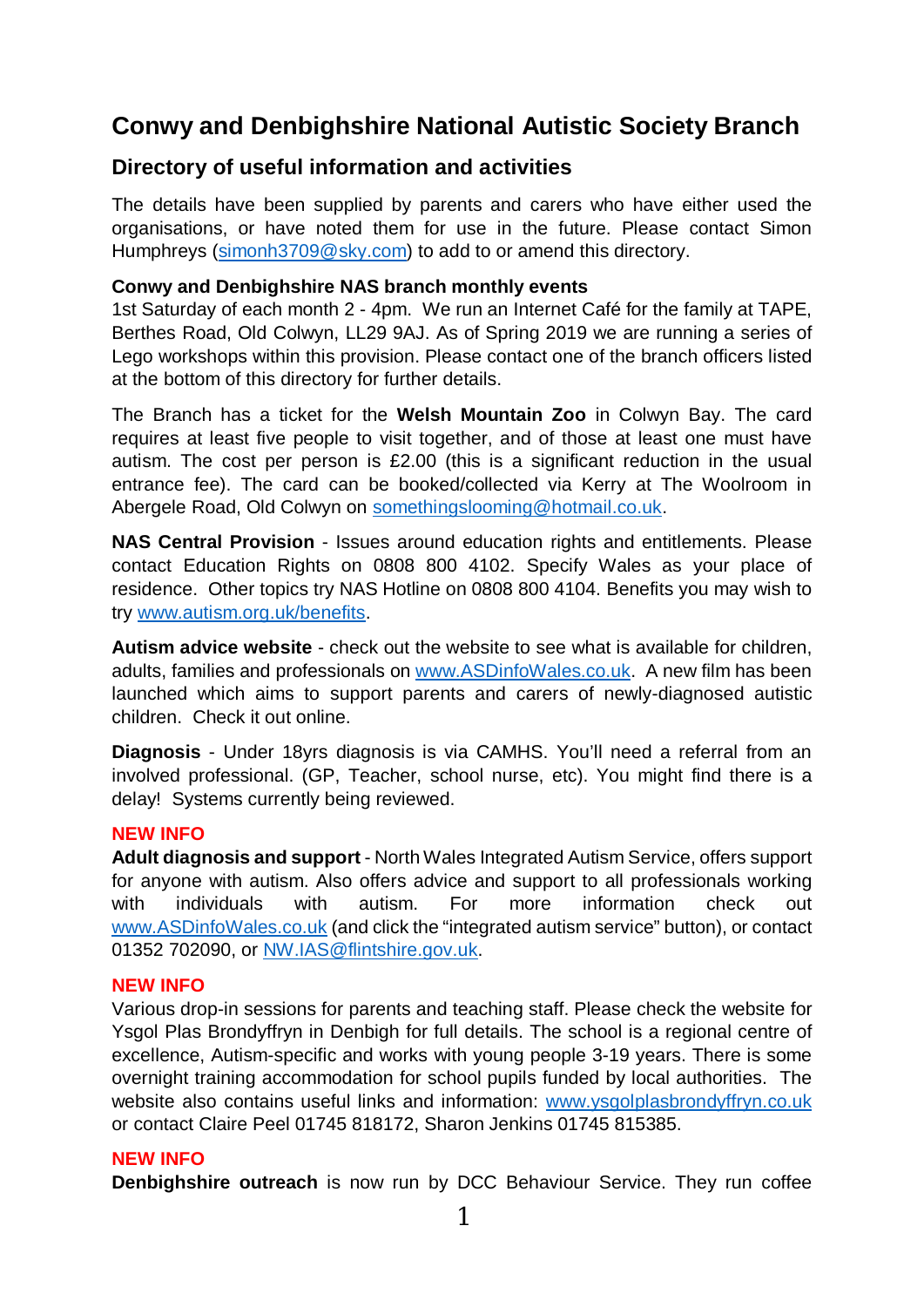mornings for parents in mainstream schools. Key contact is [emma.lloyd@denbighshire.gov.uk.](mailto:emma.lloyd@denbighshire.gov.uk)

**Transition NAS Transition support team** have recently (Jan 17) launched telephone and email advice to help transition into further education or adult life. Highly trained volunteers offer information and support around what should be available and how to access this: [transitionsupport@nas.org.uk](mailto:transitionsupport@nas.org.uk) or tel. 0808 800 0027.

**Speech and Language** - for help, advice, information and to speak to a Speech and Language Therapist, please contact the helpline: Mondays 9.30-10.30 on 01745 443239, and Thursdays 12.30-13.30 on 01492 807741

**Conwy Family Information Service** - For families and young people. General support around parenting, additional learning needs, finances, substance misuse, support and counselling, childcare & leisure activities, housing, education, employment, training, physical, emotional and mental health. Tel 01492 577788 or [www.conwyfamilyinformation.co.uk.](http://www.conwyfamilyinformation.co.uk/)

**Denbighshire Family Information Service** - offers free, impartial advice, information, support and guidance on all matters for the whole family. Check out [www.denbighshire.gov.uk/fis](http://www.denbighshire.gov.uk/fis) or telephone 01745 815891. Also Families First - support and work together to meet families' needs in a coordinated manner, when families need it. [www.denbighshire.gov.uk/familiesfirst](http://www.denbighshire.gov.uk/familiesfirst) or phone 01824 712200.

**ADTRAC** - helping young people aged 16-24 in North Wales into work, education or training. For Denbighshire email [ADTRAC@denbighshire.gov.uk](mailto:ADTRAC@denbighshire.gov.uk) or phone 01824 706091 or 07833 400739. For Conwy email [letsgetworking@conwy.gov.uk](mailto:letsgetworking@conwy.gov.uk) or phone 01492 576360.

**Carers Outreach Service** - Information and support for people who care for relatives, friends or neighbours. Online at [www.carersoutreach.org.uk.](http://www.carersoutreach.org.uk/) Can support with Emergency Plans, benefit checks, leisure opportunities and grants. For Conwy phone 01492 533714. For Denbighshire contact North East Wales Carers 01745 331181 [www.newcis.org.uk.](http://www.newcis.org.uk/)

**Denbighshire Social Services and Share Care** - short term support worker service for adults with ASD who live at home with their family. The aim is to promote independence and help learn new skills. Contact Denbighshire Social Services to ask for a referral to "Carer's Progression" service.

**Autism Initiative** - based in Denbighshire. The services offered include young persons service and social group 16-25, adult social group 25+ for Conwy, Denbighshire and Flintshire. 3, Crown Mews, Denbigh, Denbighshire LL16 3AA. Email [enquiries@autisminitiatives.org](mailto:enquiries@autisminitiatives.org) for full information.

**Creatasmile** - For children with ASD, ADHD and SEN and their whole family. Please contact Sharon Bateman for full details and venues (includes sessions at Towyn, Llanrwst, Llandudno, Llangollen, Beaumaris and Wrexham). [www.creatasmile.webs.com](http://www.creatasmile.webs.com/) email: [asd.smiles@yahoo.co.uk](mailto:asd.smiles@yahoo.co.uk) or phone 07824819088. The Old School, Towyn Road, Towyn, Conwy LL22 9ER.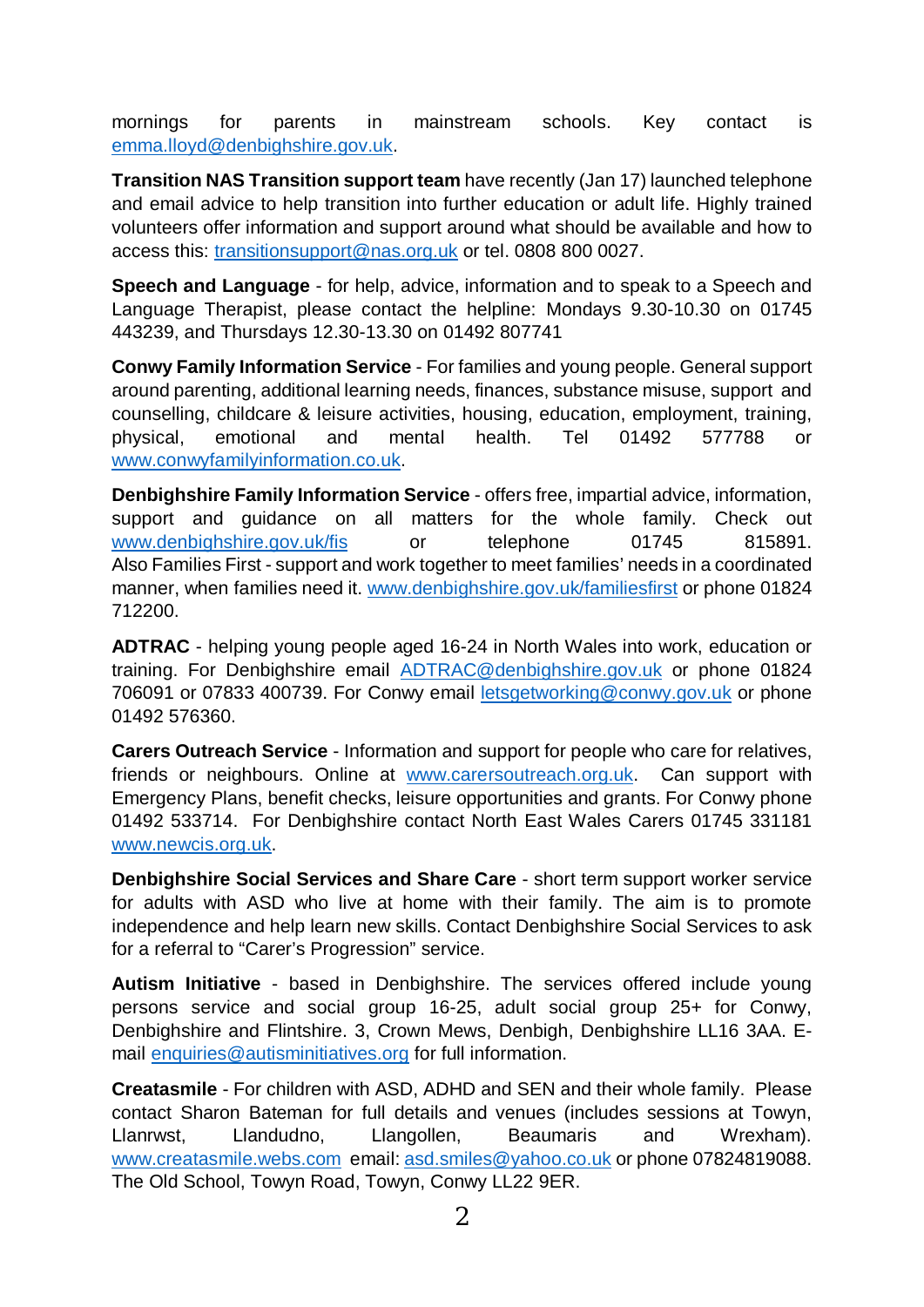**Llandudno AS/HFA Social Group** - Social Group for Adults with Asperger's Syndrome/High Functioning Autism. Meets on the 2nd Tuesday of the month at Ty Llewelyn Community Centre, Ffordd Yr Orsedd, Llandudno, Conwy LL30 1LA. Allows a social setting to meet like-minded people. Age 18 or above and 16+ with support. Led by Neil Bastow Tel 07722427885 [metalbastow2106@zoho.com.](mailto:metalbastow2106@zoho.com)

**Denbigh Men's Shed** - this in NOT just for men. (Also a she-shed). It is a community social group for adults who feel isolated but want to meet people, learn a skill e.g. woodwork, gardening and lots more. Contact Nathan on 07712210019 to find out more. Check out the website [www.denbighmensshed.org](http://www.denbighmensshed.org/) or email [info@denbighmensshed.org.](mailto:info@denbighmensshed.org)

**The Autistic Women's Empowerment Project** - this group is for women and girls. They offer peer support via workshops and social opportunities, to give help and advice to make choices and overcome obstacles. For further information check out the website [www.autisticwomensempowermentproject.com](http://www.autisticwomensempowermentproject.com/) or find them on Facebook, Twitter, You Tube and Pinterest.

**North Wales Women's Centre** - open to all women irrespective of disability, race... Drop in for an informal chat 46-54 Water Street, Rhyl, LL18 1SS, phone 01745 339331 or [www.northwaleswomenscentre.co.uk.](http://www.northwaleswomenscentre.co.uk/) Case workers offer one to one support and advice.

**Cynnig** - this is a "not for profit" organisation providing support and activities for adults with complex needs. Please call Kate on 01745 815588 for information and list of activities, e.g. music and drama, cookery, arts and crafts, computers, fishing.

**Conwy Connect for Learning Disabilities** - seek to help people to have equal choices and opportunities in the community. Please contact Conwy Connect, Rear Annex, 7 Rhiw Road, Colwyn Bay, LL29 7TE 01492 536486, e-mail [conwy.connect@gmail.com.](mailto:conwy.connect@gmail.com)

**Community Dentist** - Health Centre, Maes Derw, Llandudno Junction 01492 562292. Two experienced dentists (Mr Leach, Ms Gordon) dealing with children and young people with additional needs.

**SNAP Cymru** offer free impartial advice, information and support about school and other educational placements. They also offer help around health provision, social services and other agencies. [www.snapcymru.org](http://www.snapcymru.org/) or a helpline on 0845 1203730.

**STANDNW** - offers support, advice and social events. Check out [www.standnw.org](http://www.standnw.org/) or phone Yvonne Brookes on 07826108273, or Sarah McCulloch on 0779998708. There is a Board Games Club for 11-17 yr olds. Youth clubs for 8-11 year olds and 11-17 year olds. Also "Social Scene" for 18-25 year olds.

**Cerebra** is a charity for children and young people with neurological difficulties and their families. Help with sleep issues, wills, trusts, a lending library, days out, stress counselling and a legal help service. This is only available until the child's 17th birthday. Try w3.cerebra.org.uk or Tel.01267 244200.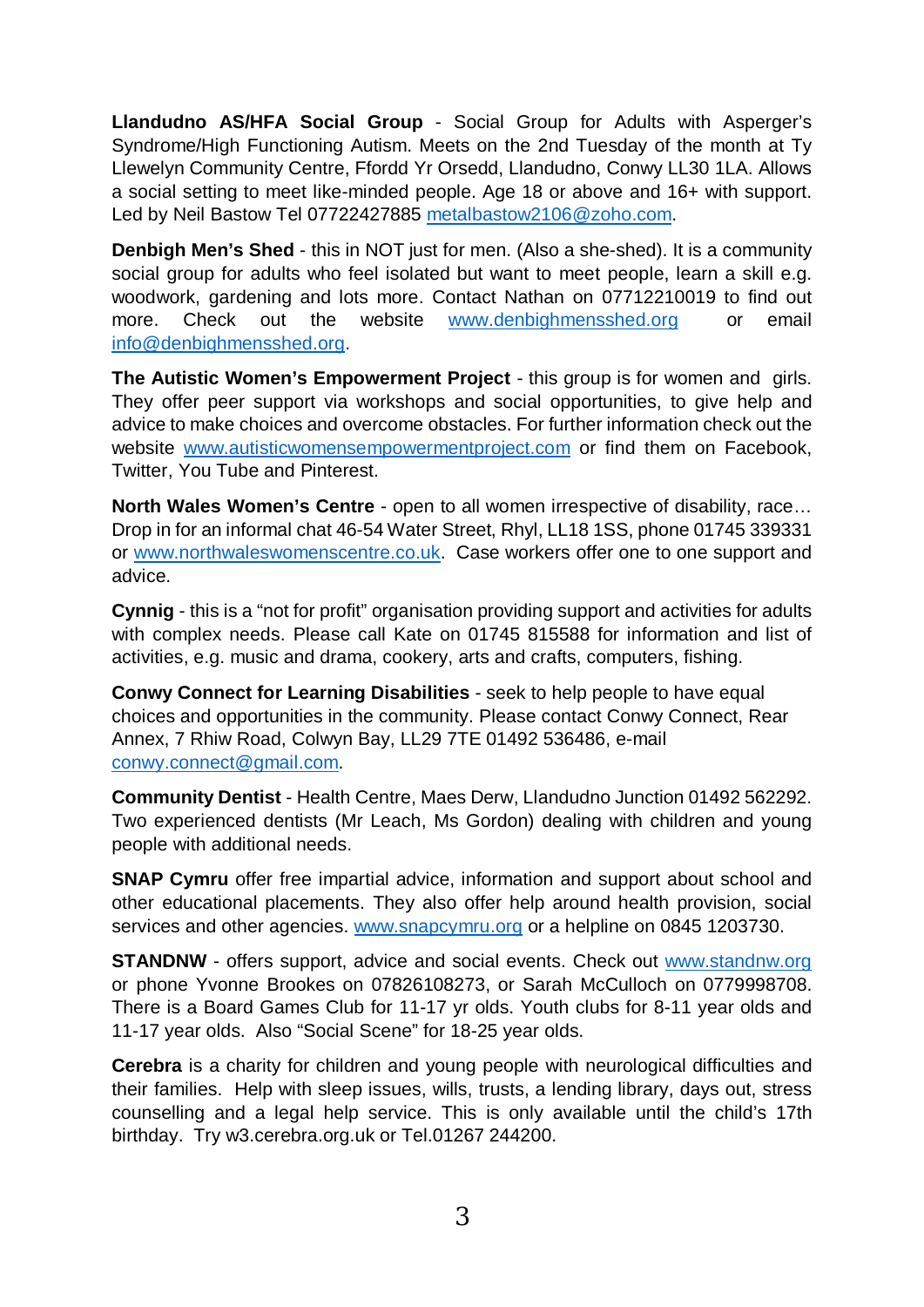**Contact a Family** - Family support organisation. Range of services for children/young people with disabilities and their families. Contact Tel 02920 396624 or [wales.office@cafamily.org.uk](mailto:wales.office@cafamily.org.uk) Website [www.cafamily.org.uk.](http://www.cafamily.org.uk/)

**TAPE** - a music and film charity offering a range of creative/artistic clubs and activities for all ages e.g. Ghostbuskers is a disability singing group based in TAPE, Berthes Road, Old Colwyn on Wednesday evenings between 6 and 7.30pm. Singing contemporary and classic songs with an opportunity to socialise and play instruments. Any age, any disability. For more information of sessions and films check out [www.tapemusicandfilm.co.uk.](http://www.tapemusicandfilm.co.uk/)

**Conwy Buddy Scheme** - to help children, young people and adults with ASD access inclusive leisure opportunities in Conwy, [www.conwy-connect.org.uk.](http://www.conwy-connect.org.uk/)

**Family Fund** - Grants for families raising disabled and seriously ill children 17 years and under. Family Fund, Unit 4, Alpha Court, Monks Cross Drive, Huntington, York YO32 9WN. [www.familyfund.org.uk](http://www.familyfund.org.uk/) 01904 550055 or email [info@familyfund.org.uk.](mailto:info@familyfund.org.uk)

**North Wales Superkids** - for disadvantaged children and young people. For details of treats and holidays check out [www.northwalessuperkids.co.uk](http://www.northwalessuperkids.co.uk/) or phone 01352 761193.

**Vale of Llangollen Canal Boat Trust** - Canal boat trips for disabled and disadvantaged people. Wheel chair access. From March - October each year. Tel 01978 861450. The Old Armoury, 2, Berwyn St, Llangollen, LL20 8NF. [www.vicbt.org.uk.](http://www.vicbt.org.uk/)

# **Sports Clubs**

**Conwy Monkeys Climbing Club** - Focuses on youngsters on the autistic spectrum. It also welcomes young people with other learning disabilities with or without a formal diagnosis. It meets on Thursday evenings at the Boathouse climbing centre, Lloyd Street, Llandudno, LL30 2YQ. This is 6.15 - 7pm and 7.15 - 8pm dependent upon age and noise sensitivity. Further details [climb@boathouseclimbingcentre.co.uk](mailto:climb@boathouseclimbingcentre.co.uk) or speak to Ceri Griffiths [ceri.griffiths@sky.com.](mailto:ceri.griffiths@sky.com)

**Conwy Gorillaz** - is starting in September 2019. This will follow the Monkeys at 8.15 and is aimed at 18-30 years old with autism or similar condition. It also welcomes other young people with or without a diagnosis. Further details: [climb@boathouseclimbingcentre.co.uk.](mailto:climb@boathouseclimbingcentre.co.uk)

**Football** - Prestatyn Town FC and Pengwern College are looking for players 16+ for their disability team. Training 5.30-6.30 Wednesday evenings at Prestatyn Town. Disability football sessions at Prestatyn Leisure Centre on Saturdays 10.30-11.30 are free. Contact Jack Lewis 07742316848.

**Swimming** - Conwy Whales Swimming Club is for children and teenagers with special needs. They provide expert coaching, and have volunteers in the water to assist